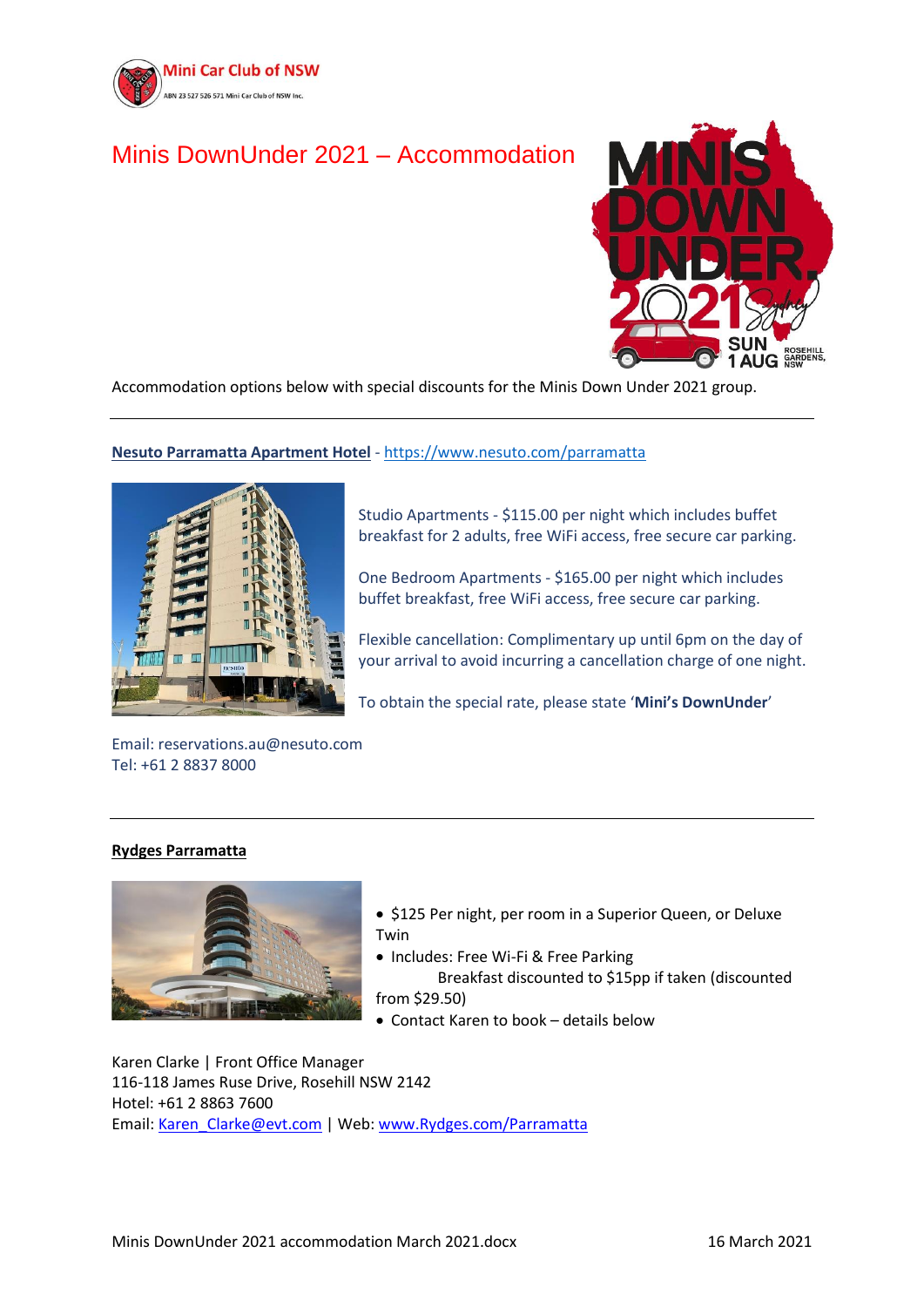

#### **Mercure Sydney Parramatta**



- Standard Queen room or Twin room \$125.00 room only.
- Subject to room availability at the time of booking.
- Rate availability from 30/07/21 until 02/08/21 inclusive if required.

For reservation - Emai[l h2123@accor.com](mailto:h2123@accor.com) or phone 02 8836 1000 for bookings

Ben Jamieson Associate Director of Sales Mercure Sydney 106 Hassall Street Rosehill 2142 New South Wales

E-mail: h2123-sm@accor.com

# **[APX Parramatta](https://linkprotect.cudasvc.com/url?a=http%3a%2f%2fwww.apxhotelsapartments.com&c=E,1,YzuDtz2OGUS-5xPpCtc5dEyrmOfppKk75O4MHXFjZrri4-TaU5zKa8K93ZKM5j9dfQUTEx-CyA5Vxc0cerc2YmoyQSuFlC1kORYE_zBGdwVQmx3s5-c,&typo=1) 8 Hope Street, Rosehill, NSW 2142**



\_\_\_\_\_\_\_\_\_\_\_\_\_\_\_\_\_\_\_\_\_\_\_\_\_\_\_\_\_\_\_\_\_\_\_\_\_\_\_\_

*Noted that the dates will be 31st July 2021 – 1st August 2021* 

As a valued client of Australian Turf Club we would like to offer the following additional items for your consideration:

o Accommodation Code to be quoted when making the booking to *receive 10% discount* off the below rates (The code is **MINICAR21**)

o Limited housekeeping is offered full service every third day inclusive of linen change (we have to restrict the cleaning during this Pandemic, and this is compensated with good rates offered to the guests

o Discounted Undercover Parking of @\$12.00 per vehicle per night (usually @\$18.00 per vehicle per night under cover parking)

o Facilities include swimming pool and BBQ area along with complimentary High Speed Wifi

## **Accommodation summary:**

Please note the following rates are inclusive of GST and quoted in AUD\$.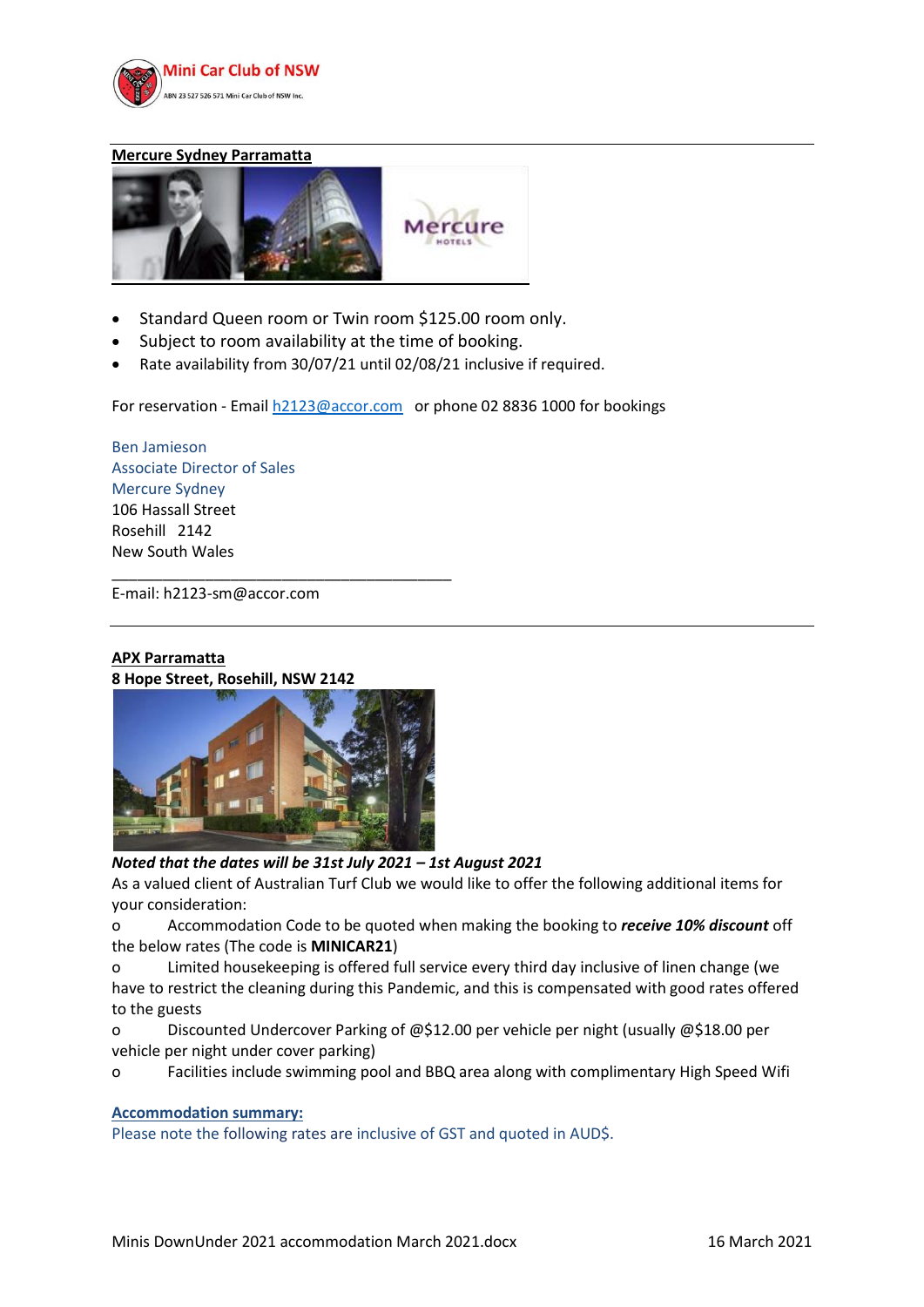

)<br>ABN 23 527 526 571 Mini Car Club of NSW Inc.

| ACCOMMODATION           | <b>BED</b>                   | <b>RATE</b>                | <b>INCLUSIONS</b>                                                   |
|-------------------------|------------------------------|----------------------------|---------------------------------------------------------------------|
| <b>STYLE</b>            | <b>CONFIGURATION</b>         | <b>BOOKED</b>              |                                                                     |
| <b>Executive Studio</b> | 1 King bed or 2              | <b>DIRECT</b><br>@\$159.00 | <b>Complimentary WiFi + In house movies</b>                         |
| Apartment               | single beds or               | per studio                 | Fully-equipped Kitchen                                              |
| 28M2                    | Queen size bed               | per night                  | <b>Fully equipped Laundry</b>                                       |
|                         | (1-2 people                  |                            | Hairdryer                                                           |
|                         | occupancy                    | @\$79.50                   | Iron and Ironing Board                                              |
|                         | included in the              | per person                 | <b>Extra King Pillows</b>                                           |
|                         | rate)                        | per night                  | <b>Alarm Clock</b>                                                  |
|                         |                              |                            | <b>Bar Fridge</b>                                                   |
|                         |                              |                            | Reverse Cycle Air Conditioning                                      |
| 1 bedroom               | 1 King bed or 2              | @\$178.00                  | <b>Complimentary WiFi + In house movies</b>                         |
| Apartment               | single beds or               | per                        | Fully-equipped Kitchen                                              |
| 42M2                    | Queen size bed               | apartment                  | <b>Fully equipped Laundry</b>                                       |
|                         | (1-2 people                  | per night                  | Hairdryer                                                           |
|                         | occupancy<br>included in the | @\$89.00<br>per person     | Iron and Ironing Board<br><b>Extra King Pillows</b>                 |
|                         | rate)                        | per night                  | <b>Alarm Clock</b>                                                  |
|                         |                              |                            | In room Safe                                                        |
|                         |                              |                            | <b>Bar Fridge</b>                                                   |
|                         |                              |                            | Most Apartments with Courtyard                                      |
|                         |                              |                            | Loft Style                                                          |
|                         |                              |                            | Reverse Cycle Air Conditioning                                      |
|                         |                              |                            | Sofa Bed (additional @\$35.00 per sofa per                          |
|                         |                              |                            | night)                                                              |
| 2 bedroom               | 2 king beds or 4             | @\$254.00                  | <b>Complimentary WiFi + In house movies</b>                         |
| Apartment               | single beds                  | per                        | Fully-equipped Kitchen with Full size Fridge                        |
| 80M2                    | (1-4 people                  | apartment                  | <b>Fully equipped Laundry</b>                                       |
|                         | occupancy                    | per night                  | <b>Private Balcony</b>                                              |
|                         | included in the              | @\$63.50                   | <b>Two Bathrooms</b>                                                |
|                         | rate)                        | per person                 | Hairdryer                                                           |
|                         |                              | per night                  | Iron and Ironing Board                                              |
|                         |                              |                            | <b>Extra King Pillows</b>                                           |
|                         |                              |                            | <b>Alarm Clock</b>                                                  |
|                         |                              |                            | In room Safe                                                        |
|                         |                              |                            | Reverse Cycle Air Conditioning<br>Two Sofa Beds (additional cost of |
|                         |                              |                            | @\$35.00 per sofa per night)                                        |
|                         |                              |                            | <b>Study Work Station</b>                                           |
| 3 bedroom               | 2 king beds $+2$             | @\$334.00                  | <b>Complimentary WiFi + In house movies</b>                         |
| Apartment               | single beds or 6             | per                        | Reverse Cycle Air Conditioning                                      |
| 90M2                    | single beds                  | apartment                  | Fully-equipped Kitchen with Full size Fridge                        |
|                         | (1-6 people                  | per night                  | <b>Fully equipped Laundry</b>                                       |
|                         | occupancy                    |                            | <b>Private Balcony</b>                                              |
|                         | included in the              | @\$55.66                   | <b>Two Bathrooms</b>                                                |
|                         | rate $)$                     | per person                 | Hairdryer                                                           |
|                         |                              | per night                  | Iron and Ironing Board                                              |
|                         |                              |                            | <b>Extra King Pillows</b>                                           |
|                         |                              |                            | <b>Alarm Clock</b>                                                  |
|                         |                              |                            | In room Safe                                                        |